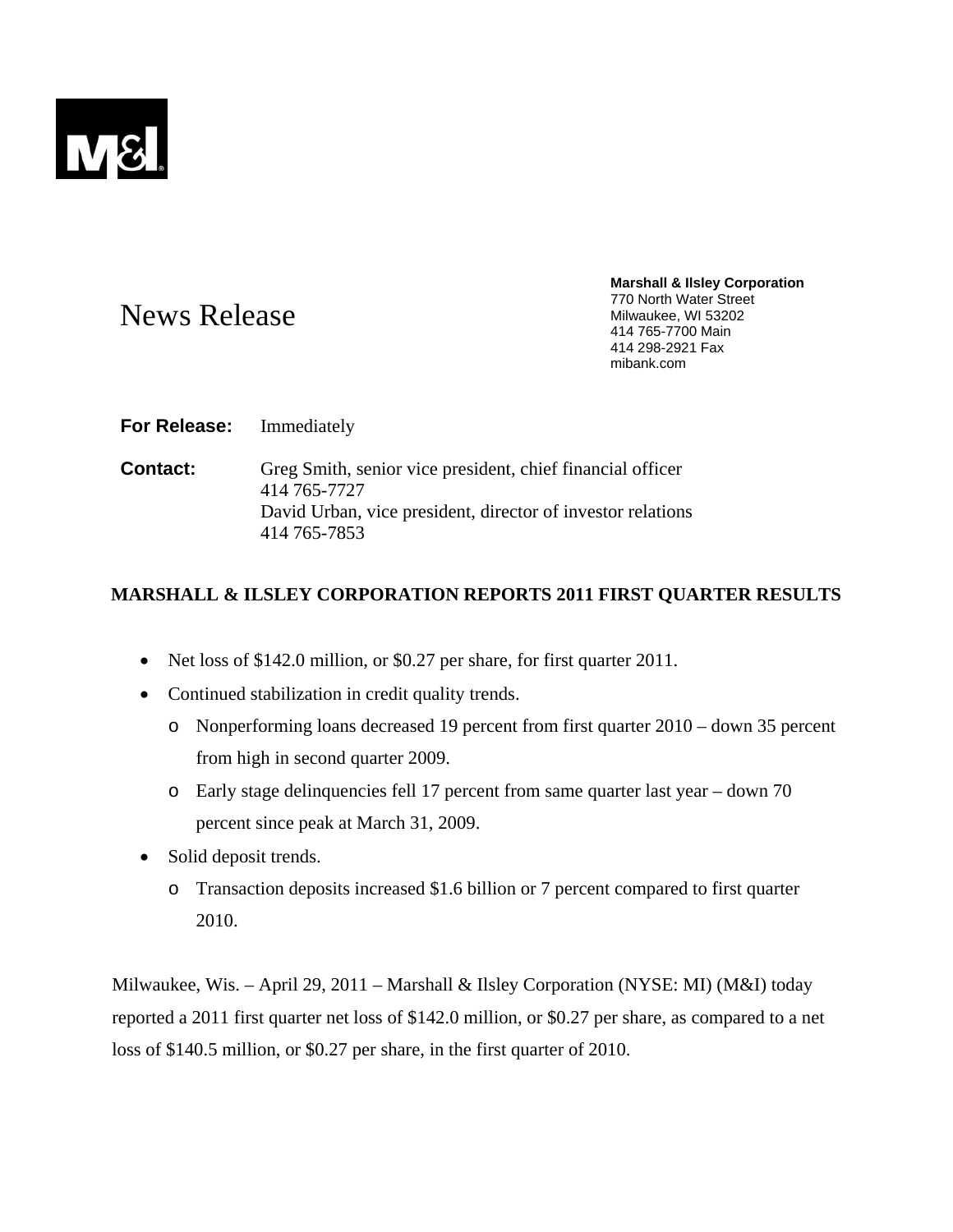*"Our first quarter results reflect the continued stabilization of M&I's credit profile," said Mark Furlong, president and CEO, Marshall & Ilsley Corporation. "As we look to the future, we are excited about the pending merger with BMO Financial Group. It will provide additional resources to enhance our commitment to customers and local communities. Over time, our customers can look forward to increased convenience and expanded products and services. In addition, as we approach the closing of our merger, I would like to take this opportunity to thank our employees for their tireless efforts over the years and particularly leading up to the merger completion."* 

## **Net Interest Income**

The Corporation's net interest income (FTE) was \$352.1 million for the first quarter of 2011, down \$57.0 million or 14 percent compared to the first quarter of 2010. However, the net interest margin was 3.08 percent, down only 5 basis points from the same quarter last year. The drop in net interest income (FTE) and the net interest margin was caused by a contraction in earning assets, higher cash balances, and a lower yielding investment securities portfolio, partially offset by lower funding costs.

## **Asset Quality**

M&I continued to proactively address credit quality in the first quarter of 2011 by identifying and writing down troubled assets, selling problem loans, reducing exposure to construction and development loans, and maintaining loan loss reserves.

• Provision for loan and lease losses was \$418.8 million in the first quarter of 2011, down \$39.3 million or 9 percent versus the first quarter of 2010. Net charge-offs for the period were \$432.3 million, rising \$8.9 million or 2 percent compared to the same quarter last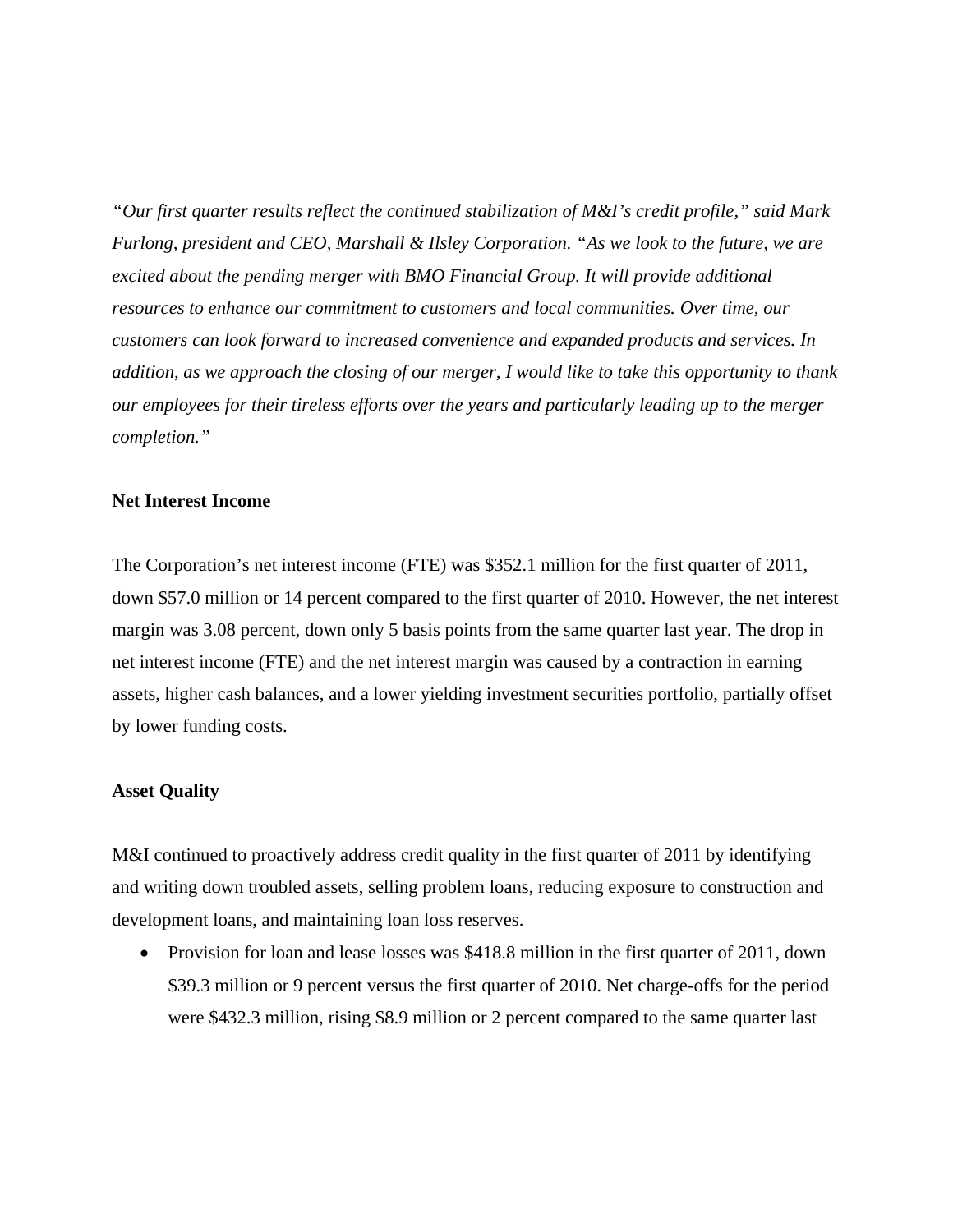year. The reserve release was driven by the sale of a specific small business portfolio which had reserves allocated against it.

- Construction and development (C&D) exposure declined from the fourth quarter of 2010 to 7.5 percent of total loans. Arizona C&D exposure fell 81 percent since the fourth quarter of 2007.
- Allowance for loan and lease losses at quarter-end was \$1.4 billion, or 3.91 percent of total loans and leases, an increase of 36 basis points from the same quarter last year.

Asset quality trends demonstrated further stabilization through lower early stage delinquencies and nonperforming loans.

- Early stage delinquencies fell 17 percent from the same quarter last year.
- Nonperforming loans decreased \$375.3 million, or 19 percent from the first quarter of 2010 – down 35 percent from the high point set in the second quarter of 2009.
- Nonperforming loans and leases were 4.49 percent (or 2.31 percent excluding nonperforming loans and leases less than ninety days past due) of total loans and leases at March 31, 2011, compared to 4.58 percent at March 31, 2010.

#### **Non-Interest Income**

The Corporation's non-interest income was \$186.5 million for the first quarter of 2011 compared to \$221.7 million for the first quarter of 2010. Net investment securities gains, gain on termination of debt, and sale of merchant processing portfolio were \$7.2 million for the current quarter versus \$58.7 million in the same quarter last year. After adjusting for these items, M&I's non-interest income increased \$16.3 million or 10 percent versus the first quarter of 2010. Wealth Management revenue was \$74.3 million for the current quarter, exceeding the same quarter last year by \$6.2 million or 9 percent. Assets under management and assets under administration were \$34.1 billion and \$136.2 billion, respectively, at March 31, 2011, compared to \$32.7 billion and \$124.6 billion, respectively, at March 31, 2010.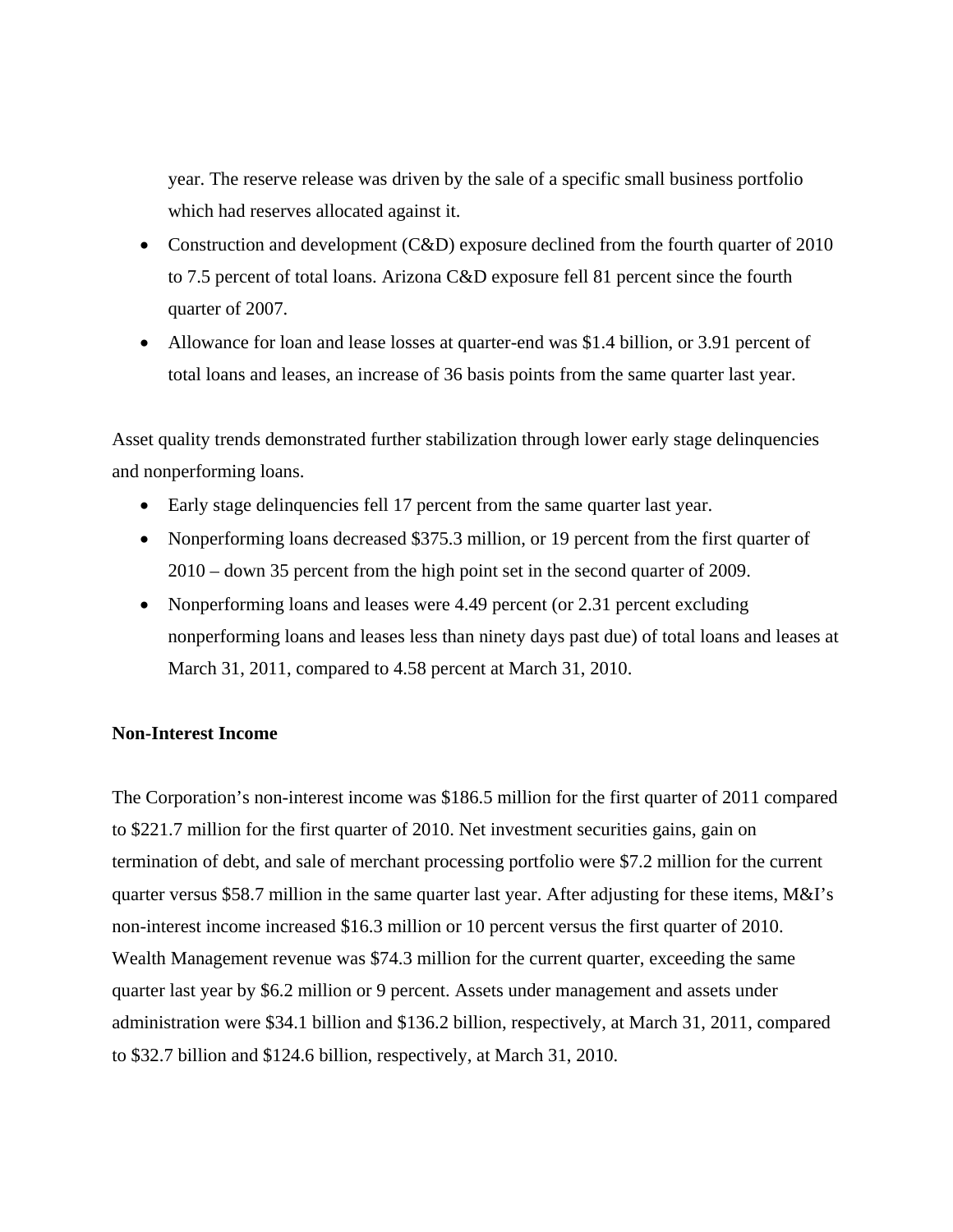#### **Non-Interest Expense**

M&I's non-interest expense was \$326.0 million for the first quarter of 2011 compared to \$366.0 million for the first quarter of 2010. Net credit-related expenses (costs associated with collection efforts and carrying nonperforming assets) were \$27.4 million for the current quarter versus \$40.6 million in the same quarter last year. After adjusting for net credit-related expenses, M&I's non-interest expense was \$298.6 million in the first quarter of 2011 compared to \$325.4 million in the first quarter of 2010, down \$26.8 million or 8 percent. The Corporation's adjusted efficiency ratio was 56.0 percent in the current quarter after adjusting for net credit-related expenses and other one-time items.

## **Loan and Deposit Growth**

M&I's average loans and leases totaled \$36.4 billion for the first quarter of 2011, decreasing \$7.1 billion or 16 percent compared to the first quarter of 2010. When adjusted for the targeted reduction in the Corporation's construction and development portfolio, loans fell \$4.7 billion or 12 percent versus the same quarter last year. Loan balances continued to be negatively impacted by lower utilization rates on commercial lines of credit and the real estate markets.

The Corporation's average deposits totaled \$37.9 billion for the first quarter of 2011, falling \$4.0 billion or 10 percent versus the first quarter of 2010 due to the decline in wholesale deposits. M&I's bank-issued deposits were largely unchanged over the past year. The Corporation's transaction deposits totaled \$24.6 billion for the first quarter of 2011, increasing \$1.6 billion or 7 percent compared to the first quarter of 2010. M&I's wholesale deposits totaled \$6.7 billion for the first quarter of 2011, down \$4.4 billion or 40 percent compared to the same quarter last year.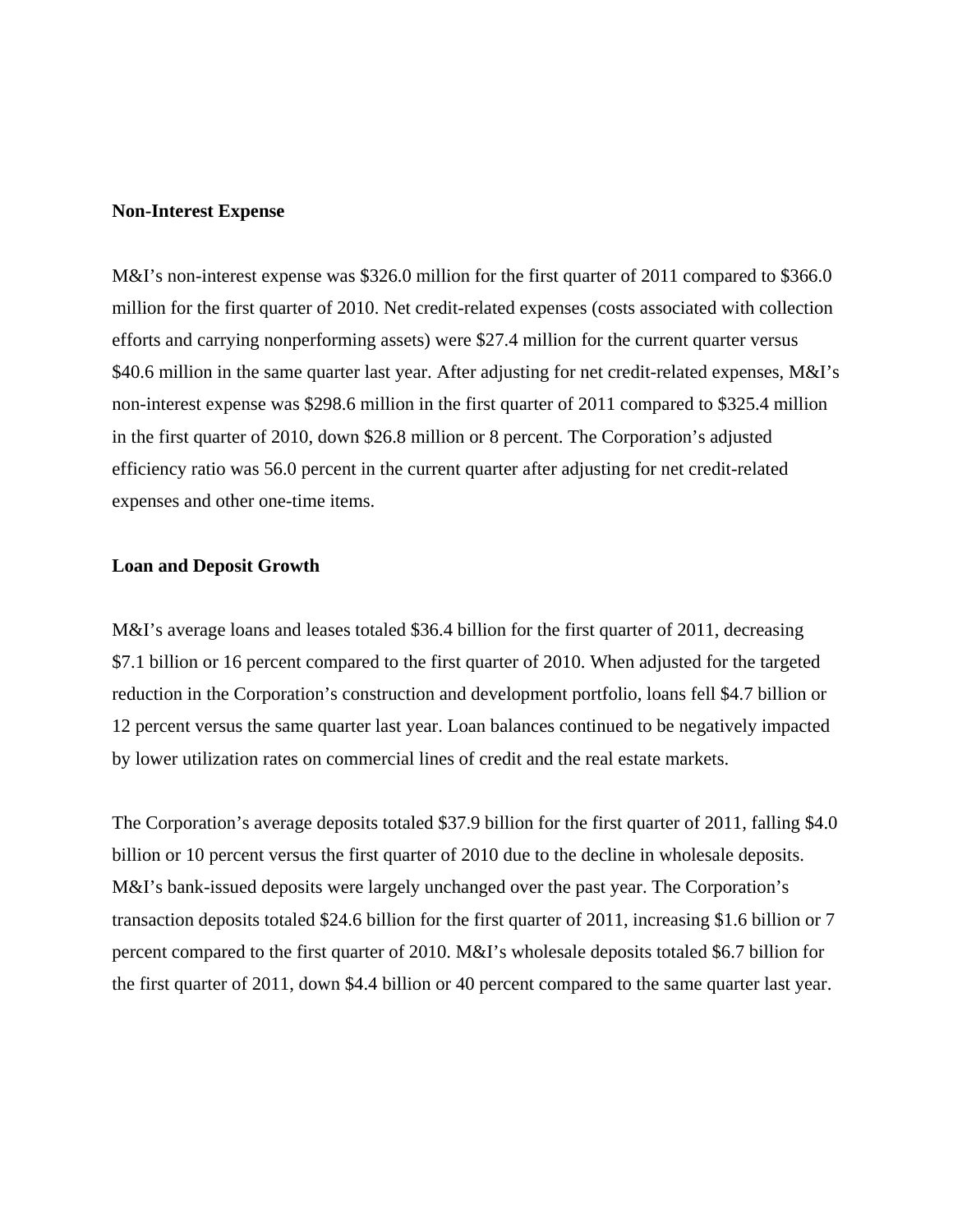#### **Balance Sheet and Capital Management**

The Corporation's consolidated assets and total equity were \$49.6 billion and \$6.2 billion, respectively, at March 31, 2011, compared to \$56.6 billion and \$6.9 billion, respectively, at March 31, 2010. There were 530.5 million common shares outstanding at March 31, 2011, versus 527.1 million outstanding at March 31, 2010. For the three months ended March 31, 2011, M&I's net loss included \$25.4 million, or \$0.05 per share, for dividends on the Corporation's Senior Preferred Stock, Series B, owned by the U.S. Treasury under the Capital Purchase Program. For the three months ended March 31, 2010, M&I's net loss included \$25.1 million, or \$0.05 per share, for dividends on the Series B preferred stock.

M&I's tangible common equity ratio was 7.9 percent at March 31, 2011, compared to 8.1 percent at March 31, 2010. The Corporation's tier one risk-based capital ratio was estimated to be 10.97 percent at March 31, 2011, versus 11.09 percent at March 31, 2010. M&I's total riskbased capital ratio was projected to be 14.15 percent at March 31, 2011, compared to 14.47 percent at March 31, 2010.

#### ###

#### **About Marshall & Ilsley Corporation**

Marshall & Ilsley Corporation (NYSE: MI) is a diversified financial services corporation headquartered in Milwaukee, Wis., with \$49.6 billion in assets. Founded in 1847, M&I Marshall & Ilsley Bank is the largest Wisconsin-based bank, with 188 offices throughout the state. In addition, M&I has 53 locations throughout Arizona; 36 offices along Florida's west coast and in central Florida; 33 offices in Indianapolis and nearby communities; 26 offices in metropolitan Minneapolis/St. Paul, and one in Duluth, Minn.; 17 offices in the greater St. Louis area; 15 offices in Kansas City and nearby communities; and one office in Las Vegas, Nev. M&I also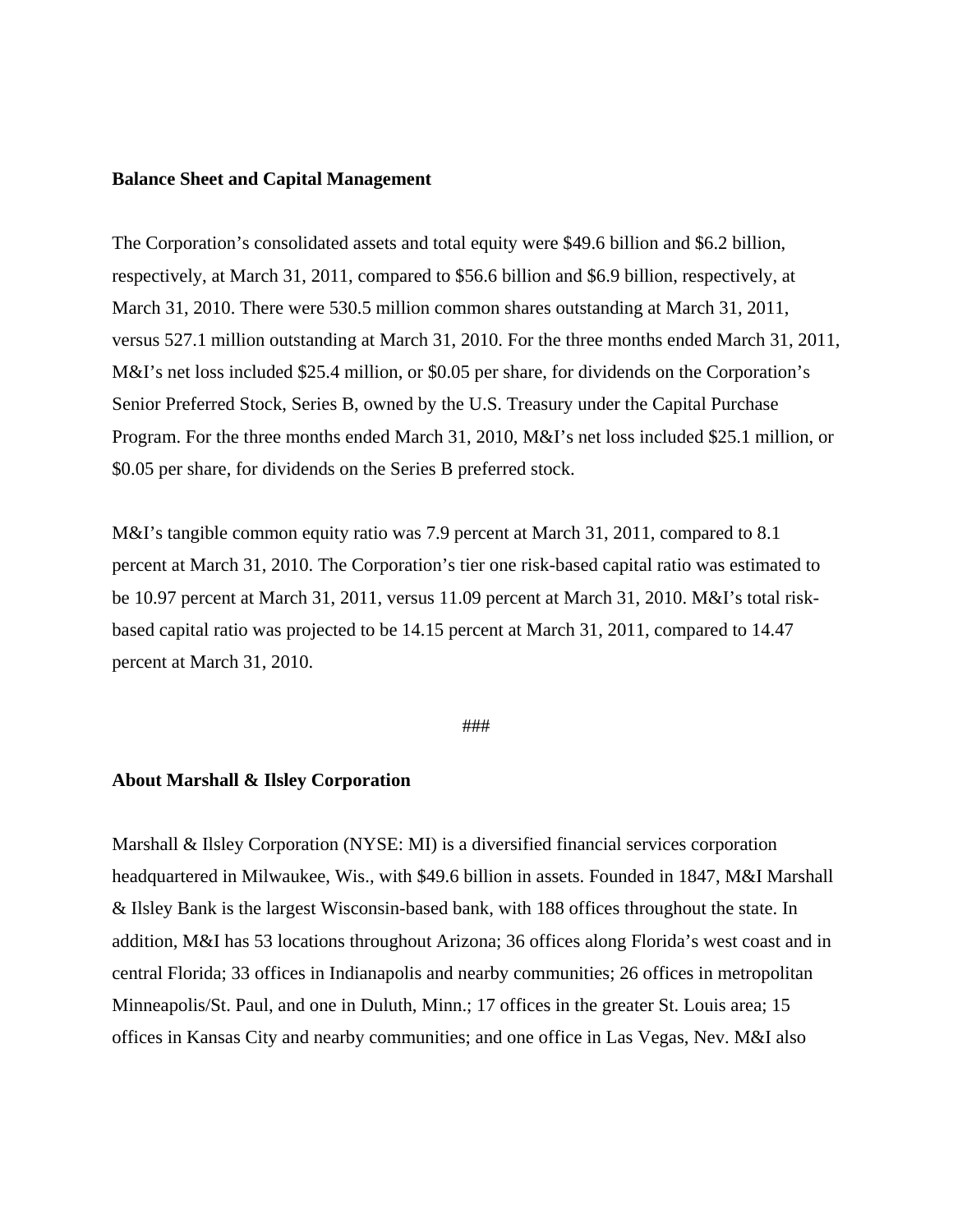provides trust and investment management, equipment leasing, mortgage banking, asset-based lending, financial planning, investments, and insurance services from offices throughout the country and on the Internet (www.mibank.com or www.micorp.com).

On December 17, 2010, M&I entered into a definitive agreement under which BMO Financial Group will acquire all outstanding shares of common stock of M&I in a stock-for-stock transaction. Under the terms of the agreement, each outstanding share of M&I will be exchanged for 0.1257 shares of Bank of Montreal upon closing. The transaction is expected to close prior to July 31, 2011. The transaction is subject to customary closing conditions, including regulatory approvals and approval from shareholders of M&I.

#### **Forward-Looking Statements**

This press release contains forward-looking statements within the meaning of the safe harbor provisions of the Private Securities Litigation Reform Act of 1995. Such forward-looking statements include, without limitation, statements regarding expected financial and operating activities and results that are preceded by, followed by, or that include words such as "may," "expects," "anticipates," "estimates" or "believes." Such statements are subject to important factors that could cause M&I's actual results to differ materially from those anticipated by the forward-looking statements. These factors include (i) risks associated with M&I's pending merger with BMO Financial Group, including, without limitation, failure to receive regulatory or shareholder approval of the merger or to complete the merger in a timely manner or at all, deposit or customer attrition, disruption of M&I's business, and unanticipated costs relating to the merger, (ii) federal and state agency regulation and enforcement actions, which could limit M&I's activities, increase its cost structures or have other negative effects on M&I, (iii) general business and economic conditions, including credit risk and interest rate risk, (iv) M&I's exposure to increased credit risks associated with its real estate loans, (v) various factors, including changes in economic conditions affecting borrowers, new information regarding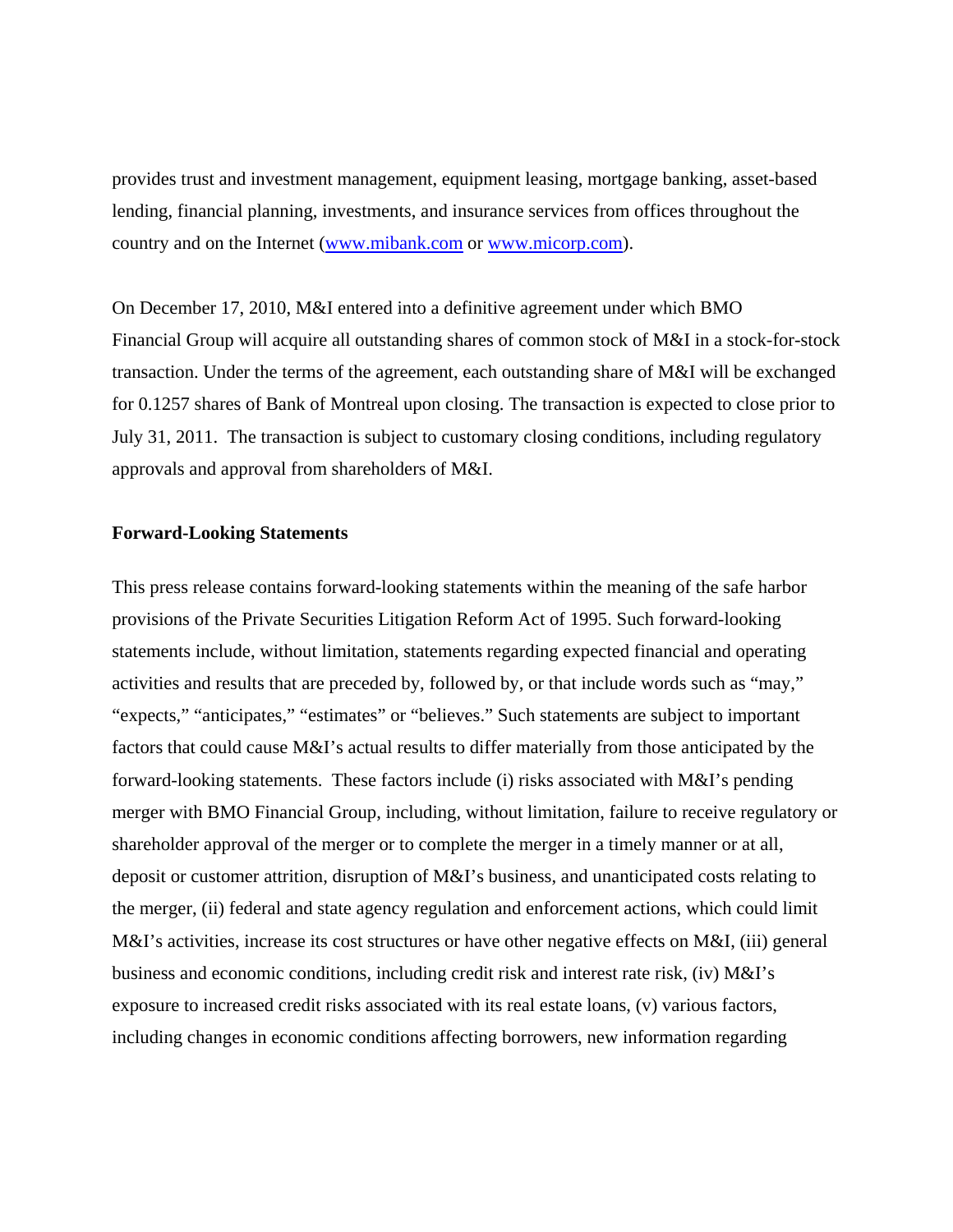existing loans and identification of additional problem loans, which could require an increase in M&I's allowance for loan and lease losses, (vi) M&I's ability to maintain required levels of capital, (vii) the impact of recent and future legislative initiatives on the financial markets or on M&I, (viii) M&I's exposure to the actions and potential failure of other financial institutions, (ix) volatility in M&I's stock price and in the capital and credit markets in general, and (x) those factors referenced in Item 1A. Risk Factors in M&I's Annual Report on Form 10-K for the year ended December 31, 2009 and as may be described from time to time in M&I's subsequent SEC filings, which factors are incorporated herein by reference. Readers are cautioned not to place undue reliance on these forward-looking statements, which reflect only M&I's belief as of the date of this press release. Except as required by federal securities law, M&I undertakes no obligation to update these forward-looking statements or reflect events or circumstances after the date of this press release.

## **Additional Information for Shareholders**

In connection with M&I's pending merger with Bank of Montreal (BMO), BMO has filed with the SEC a Registration Statement on Form F-4, which includes a Proxy Statement of M&I and a Prospectus of BMO, as well as other relevant documents concerning the proposed transaction. M&I has filed with the SEC and has furnished to its shareholders the definitive Proxy Statement/Prospectus, commencing on or about April 14, 2011. Shareholders are urged to read the Registration Statement and the Proxy Statement/Prospectus regarding the merger and any other relevant documents filed with the SEC, as well as any amendments or supplements to those documents as they become available, because they will contain important information.

A free copy of the Proxy Statement/Prospectus, as well as other filings containing information about BMO and M&I, may be obtained at the SEC's Internet site (http://www.sec.gov). You may also obtain these documents, free of charge, from BMO at www.BMO.com under the tab "About BMO - Investor Relations," from M&I by accessing M&I's website at www.MICorp.com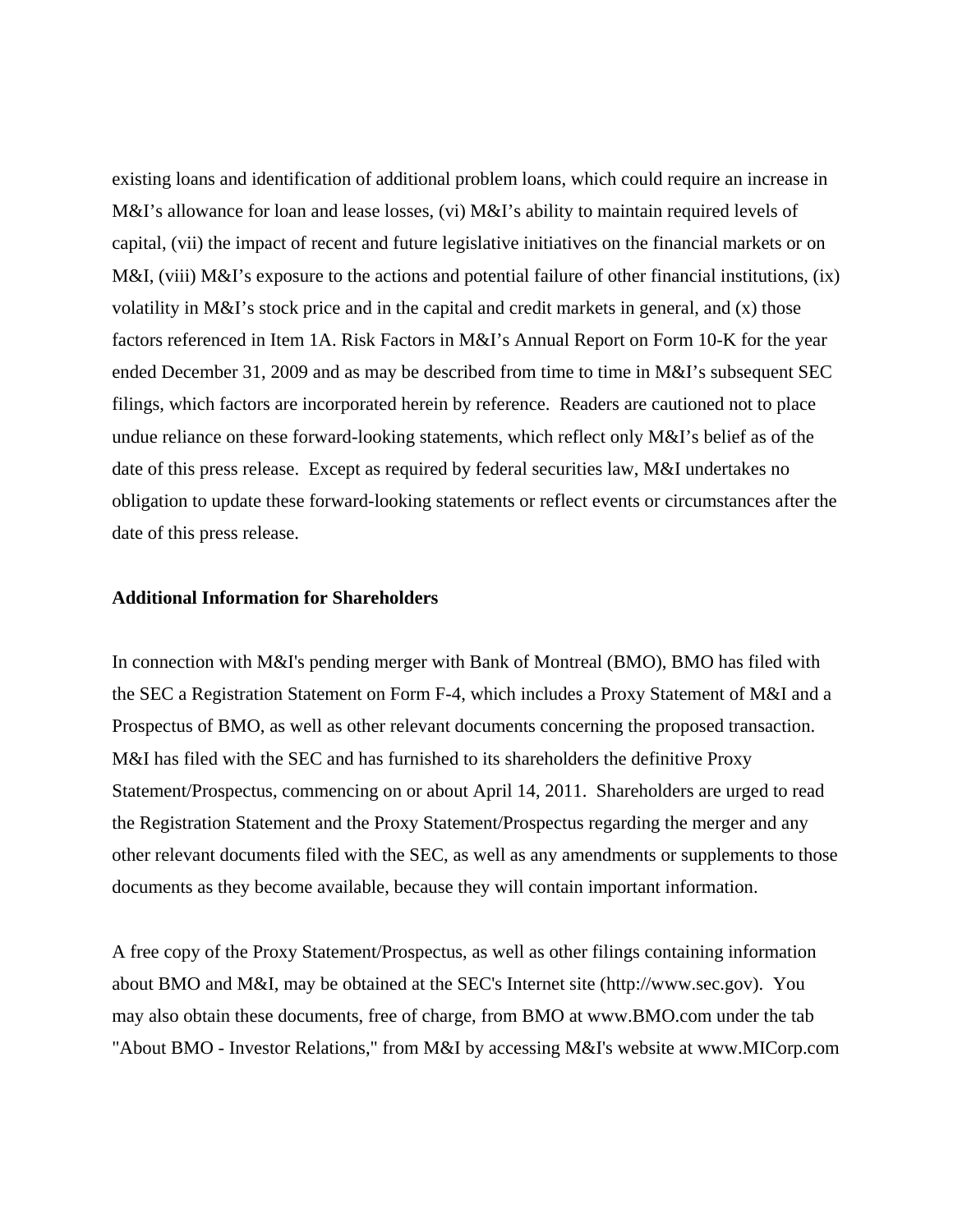under the tab "Investor Relations" and then under the heading "SEC Filings", or from M&I at (414) 765-7814.

BMO and M&I and certain of their directors and executive officers may be deemed to be participants in the solicitation of proxies from the shareholders of M&I in connection with the merger. Information about the directors and executive officers of BMO is set forth in the proxy statement for BMO's 2011 annual meeting of shareholders, as filed with the SEC on Form 6-K on February 25, 2011. Information about the directors and executive officers of M&I is set forth in the proxy statement for M&I's 2010 annual meeting of shareholders, as filed with the SEC on a Schedule 14A on March 12, 2010. Additional information regarding the interests of those participants and other persons who may be deemed participants in the transaction may be obtained by reading the Proxy Statement/Prospectus regarding the merger. Free copies of this document may be obtained as described in the preceding paragraph.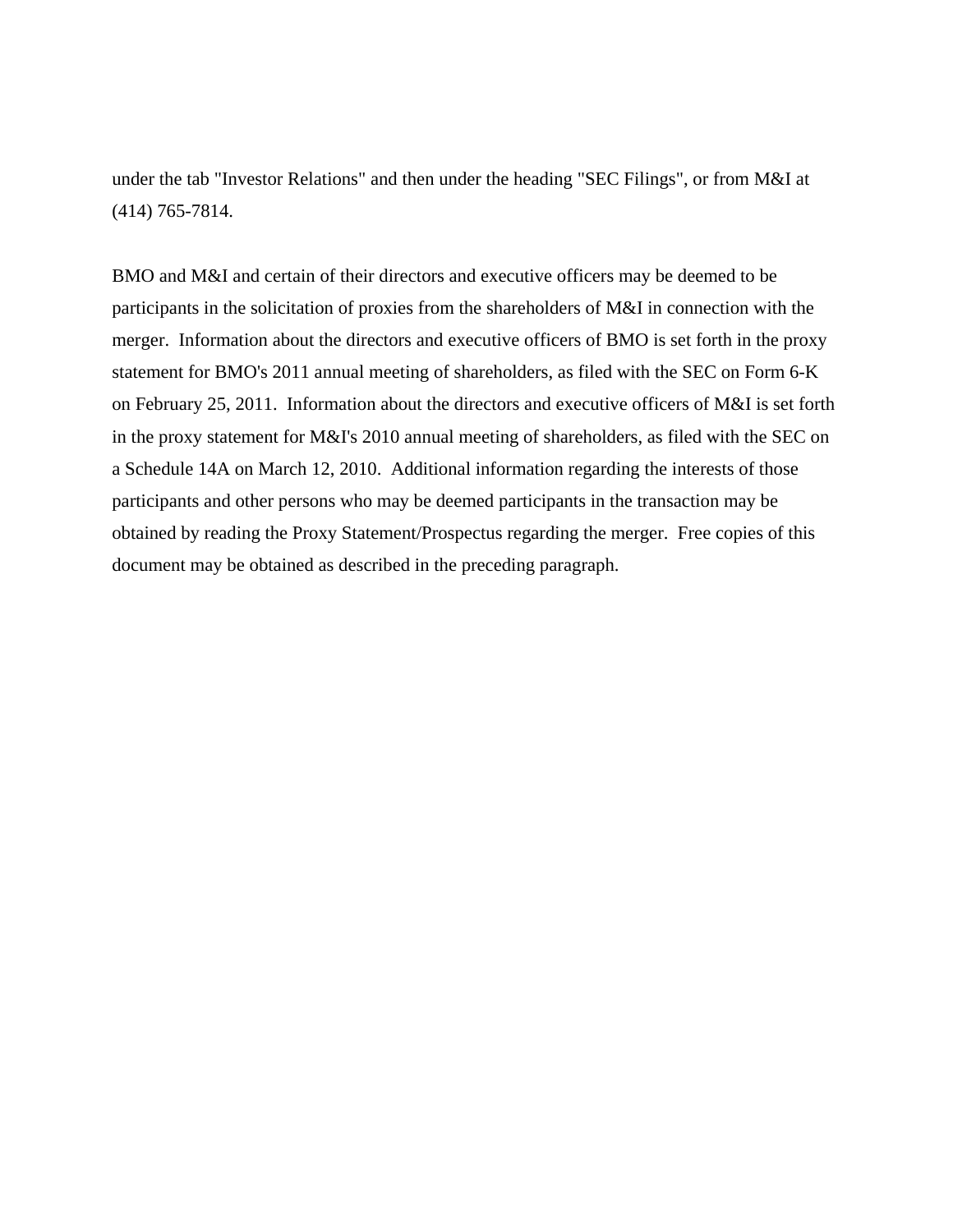#### **Marshall & Ilsley Corporation**

Financial Information (unaudited)

|                                                                |           | Three Months Ended March 31, |               |
|----------------------------------------------------------------|-----------|------------------------------|---------------|
|                                                                | 2011      | 2010                         | <b>Change</b> |
| PER COMMON SHARE DATA                                          |           |                              |               |
| Diluted:                                                       |           |                              |               |
| Net Loss                                                       | (\$0.27)  | (\$0.27)                     | n.m. %        |
| <b>Basic:</b>                                                  |           |                              |               |
| Net Loss                                                       | (0.27)    | (0.27)                       | n.m.          |
| <b>Dividend Declared per Common Share</b>                      | 0.01      | 0.01                         | 0.0           |
| <b>Book Value per Common Share</b>                             | 8.65      | 9.95                         | $-13.1$       |
| <b>Common Shares Outstanding (millions):</b>                   |           |                              |               |
| Average - Diluted                                              | 526.0     | 524.1                        | 0.4           |
| End of Period                                                  | 530.5     | 527.1                        | 0.6           |
| <b>INCOME STATEMENT (\$millions)</b>                           |           |                              |               |
| <b>Net Interest Income (FTE)</b>                               | \$352.1   | \$409.1                      | $-13.9$ %     |
| <b>Provision for Loan and Lease Losses</b>                     | 418.8     | 458.1                        | $-8.6$        |
| Wealth Management                                              | 74.3      | 68.1                         | 9.1           |
| Service Charges on Deposits                                    | 32.9      | 32.1                         | 2.6           |
| Mortgage Banking                                               | 7.6       | 6.4                          | 20.1          |
| Net Investment Securities Gains                                | 7.2       | 0.1                          | n.m.          |
| Other                                                          | 64.5      | 115.0                        | $-44.0$       |
| <b>Total Non-Interest Revenues</b>                             | 186.5     | 221.7                        | $-15.9$       |
| Salaries and Employee Benefits                                 | 155.5     | 161.6                        | $-3.8$        |
| Net Occupancy and Equipment                                    | 34.1      | 34.1                         | 0.0           |
| FDIC Insurance                                                 | 22.5      | 27.3                         | $-17.4$       |
| <b>Intangible Amortization</b>                                 | 4.4       | 5.1                          | $-14.6$       |
| Other                                                          | 109.5     | 137.9                        | $-20.6$       |
| <b>Total Non-Interest Expenses</b>                             | 326.0     | 366.0                        | $-10.9$       |
| Tax Equivalent Adjustment                                      | 5.4       | 5.7                          | $-4.8$        |
| Pre-Tax Loss                                                   | (211.6)   | (199.0)                      | n.m.          |
| <b>Benefit for Income Taxes</b>                                | (95.0)    | (83.6)                       | n.m.          |
|                                                                | (\$116.6) | (\$115.4)                    | n.m.          |
|                                                                |           |                              |               |
| <b>Net Loss Attributable to M&amp;I</b><br>Preferred Dividends | (25.4)    | (25.1)                       |               |

| <b>KEY RATIOS</b>                                                        |                |                |  |
|--------------------------------------------------------------------------|----------------|----------------|--|
| Net Interest Margin (FTE) / Avg. Earning Assets<br>Interest Spread (FTE) | 3.08 %<br>2.72 | 3.13 %<br>2.78 |  |
| <b>Efficiency Ratio</b>                                                  | 61.4 %         | 58.0 %         |  |
| Equity / Assets (End of Period)                                          | 12.56 %        | 12.15 %        |  |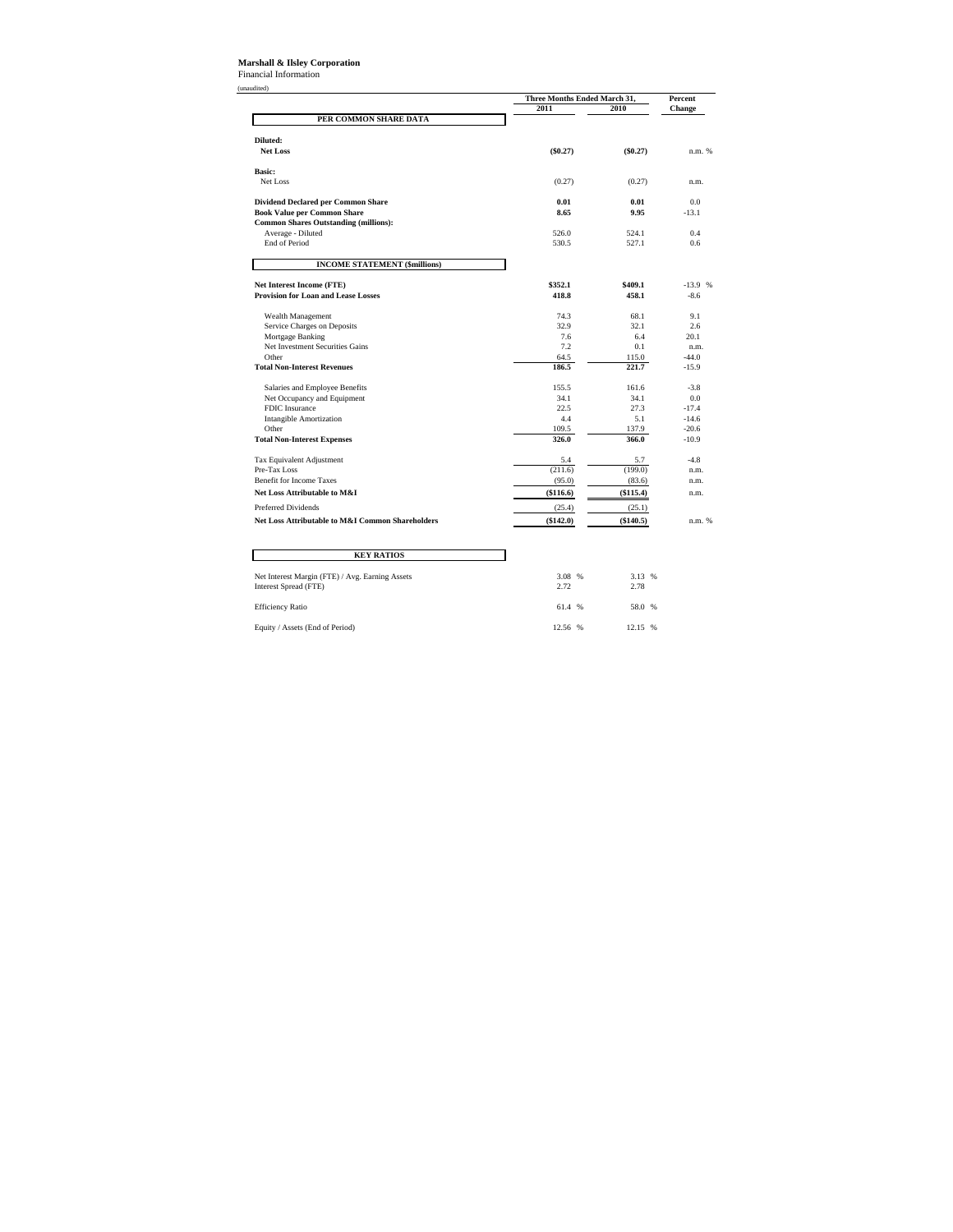# **Marshall & Ilsley Corporation** Financial Information

 $($ unau $)$ 

| udited)                                                      | As of March 31               |                   | Percent             |  |
|--------------------------------------------------------------|------------------------------|-------------------|---------------------|--|
|                                                              | 2011                         | 2010              |                     |  |
| <b>ASSETS</b> (\$millions)                                   |                              |                   |                     |  |
| Cash & Due From Banks                                        | \$518                        | \$589             | $-12.0%$            |  |
| <b>Trading Assets</b>                                        | 223                          | 255               | $-12.4$             |  |
| Short - Term Investments                                     | 3,330                        | 2,021             | 64.7<br>$-11.8$     |  |
| <b>Investment Securities</b><br>Loans and Leases:            | 6,721                        | 7,625             |                     |  |
| Commercial Loans & Leases                                    | 11,284                       | 12,315            | $-8.4$              |  |
| <b>Commercial Real Estate</b>                                | 11,933                       | 13,532            | $-11.8$             |  |
| <b>Residential Real Estate</b>                               | 4,035                        | 4,824             | $-16.4$             |  |
| Construction and Development                                 | 2,639                        | 5,106             | $-48.3$             |  |
| Home Equity Loans & Lines                                    | 4,051                        | 4,590             | $-11.7$             |  |
| Personal Loans and Leases                                    | 1,238                        | 2,282             | $-45.8$             |  |
| <b>Total Loans and Leases</b>                                | 35,180                       | 42,649            | $-17.5$             |  |
| Reserve for Loan & Lease Losses                              | (1, 374)                     | (1, 515)          | $-9.3$              |  |
| Premises and Equipment, net                                  | 520                          | 558               | $-6.8$              |  |
| Goodwill and Other Intangibles                               | 720                          | 739               | $-2.5$              |  |
| <b>Other Assets</b>                                          | 3,803                        | 3,648             | 4.2                 |  |
| <b>Total Assets</b>                                          | \$49,641                     | \$56,569          | $-12.2$ %           |  |
|                                                              |                              |                   |                     |  |
| <b>LIABILITIES &amp; EQUITY (\$millions)</b>                 |                              |                   |                     |  |
| Deposits:                                                    | \$8,306                      | \$7,788           | 6.7 %               |  |
| Noninterest Bearing<br><b>Interest Bearing:</b>              |                              |                   |                     |  |
| Savings and NOW                                              | 3,777                        | 7,373             | $-48.8$             |  |
| Money Market                                                 | 16,234                       | 12,758            | 27.2                |  |
| Time                                                         | 8,945                        | 13,830            | $-35.3$             |  |
| Foreign                                                      | 142                          | 233               | $-39.2$             |  |
| <b>Total Interest Bearing</b>                                | 29,098                       | 34,194            | $-14.9$             |  |
| <b>Total Deposits</b>                                        | 37,404                       | 41,982            | $-10.9$             |  |
| Short - Term Borrowings                                      | 200                          | 894               | $-77.7$             |  |
| Long - Term Borrowings                                       | 4,967                        | 5,865             | $-15.3$             |  |
| Other Liabilities                                            | 836                          | 958               | $-12.6$             |  |
| <b>Total Liabilities</b>                                     | 43,407                       | 49,699            | $-12.7$             |  |
| Equity:                                                      |                              |                   |                     |  |
| Marshall & Ilsley Corporation Shareholders' Equity           | 6,223                        | 6,859             | $-9.3$              |  |
| Noncontrolling Interest in Subsidiaries                      | 11                           | 11                | $-2.2$              |  |
| <b>Total Equity</b>                                          | 6,234                        | 6,870             | $-9.3$              |  |
| Total Liabilities & Equity                                   | \$49,641                     | \$56,569          | $-12.2$ %           |  |
|                                                              |                              |                   |                     |  |
|                                                              |                              |                   |                     |  |
|                                                              | Three Months Ended March 31, |                   | Percent             |  |
|                                                              | 2011                         | 2010              | Change              |  |
| <b>AVERAGE ASSETS (\$millions)</b>                           |                              |                   |                     |  |
| Cash & Due From Banks                                        | \$563                        | \$687             | $-18.0%$            |  |
| <b>Trading Assets</b>                                        | 242                          | 253               | $-4.5$              |  |
| Short - Term Investments                                     | 2,805                        | 1,721             | 63.0                |  |
| <b>Investment Securities</b>                                 | 6,796                        | 7,454             | $-8.8$              |  |
| Loans and Leases:                                            |                              |                   |                     |  |
| Commercial Loans and Leases<br><b>Commercial Real Estate</b> | 11,583<br>12,330             | 12,687<br>13,587  | $-8.7$<br>$-9.3$    |  |
| <b>Residential Real Estate</b>                               | 4,192                        | 4,868             | $-13.9$             |  |
| Construction and Development                                 | 2,970                        | 5,429             | $-45.3$             |  |
| Home Equity Loans and Lines                                  | 4,129                        | 4,645             | $-11.1$             |  |
| Personal Loans and Leases                                    | 1,206                        | 2,318             | $-48.0$             |  |
| <b>Total Loans and Leases</b>                                | 36,410                       | 43,534            | $-16.4$             |  |
| Reserve for Loan & Lease Losses                              | (1,390)                      | (1, 535)          | $-9.5$              |  |
| Premises and Equipment, net                                  |                              |                   |                     |  |
|                                                              |                              |                   |                     |  |
| Goodwill and Other Intangibles                               | 525<br>722                   | 563<br>741        | $-6.7$<br>$-2.6$    |  |
| <b>Other Assets</b>                                          | 3,834                        | 3,676             | 4.2                 |  |
| <b>Total Assets</b>                                          | \$50,507                     | \$57,094          | $-11.5%$            |  |
|                                                              |                              |                   |                     |  |
| Memo:                                                        |                              |                   |                     |  |
| <b>Average Earning Assets</b>                                | \$46,253                     | \$52,962          |                     |  |
| Average Earning Assets Excluding Investment Securities       |                              |                   |                     |  |
| Unrealized Gains/Losses                                      | \$46,347                     | \$52,957          |                     |  |
|                                                              |                              |                   |                     |  |
| AVG LIABILITIES & EQUITY (\$millions)                        |                              |                   |                     |  |
| Deposits:                                                    |                              |                   |                     |  |
| Noninterest Bearing                                          | \$8,255                      | \$7,819           | 5.6 %               |  |
| <b>Interest Bearing:</b>                                     |                              |                   |                     |  |
| Savings and NOW                                              | 4,106                        | 7,227             | $-43.2$<br>36.3     |  |
| Money Market<br>Time                                         | 16,269<br>9,083              | 11,936<br>14,680  | $-38.1$             |  |
| Foreign                                                      | 154                          | 248               | $-37.9$             |  |
| <b>Total Interest Bearing</b>                                | 29.612                       | 34,091            | $-13.1$             |  |
| <b>Total Deposits</b>                                        | 37,867                       | 41,910            | $-9.6$              |  |
| Short - Term Borrowings                                      | 275                          |                   | $-72.8$             |  |
| Long - Term Borrowings                                       | 5,014                        | 1,015<br>6,232    | $-19.5$             |  |
| Other Liabilities                                            | 966                          | 928               | 4.2                 |  |
| <b>Total Liabilities</b>                                     | 44,122                       | 50,085            | $-11.9$             |  |
| Equity:                                                      |                              |                   |                     |  |
| Marshall & Ilsley Corporation Shareholders' Equity           | 6,374                        | 6,998             | $-8.9$              |  |
| Noncontrolling Interest in Subsidiaries                      | 11                           | 11                | $-2.0$              |  |
| <b>Total Equity</b><br>Total Liabilities & Equity            | 6,385<br>\$50,507            | 7,009<br>\$57,094 | $-8.9$<br>$-11.5$ % |  |

Memo:<br>Average Interest Bearing Liabilities \$41,338 (\$24,901 \$41,338)